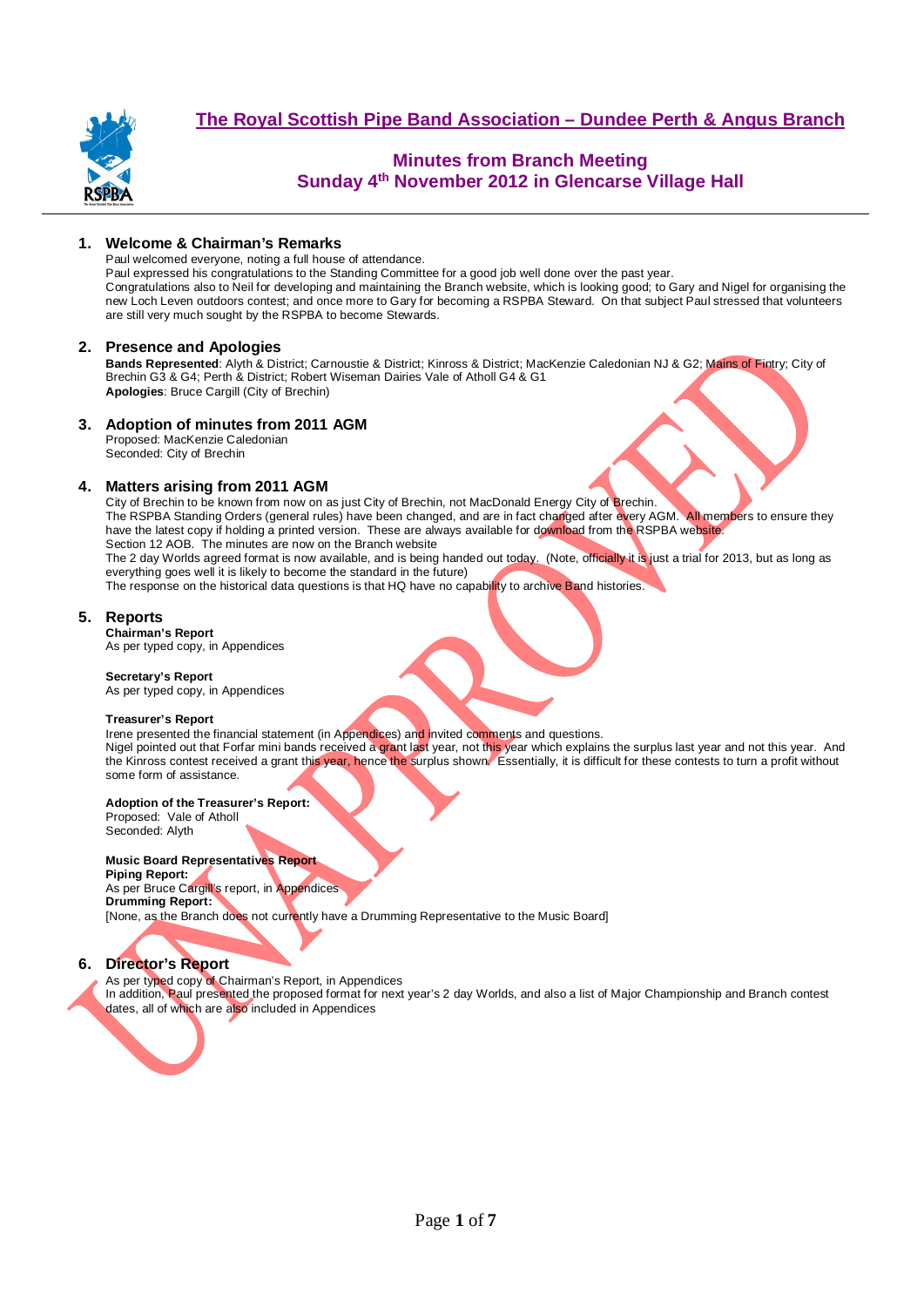

# **Minutes from Branch Meeting Sunday 4th November 2012 in Glencarse Village Hall**

## **7. Election of Office Bearers and Review of Branch Levy**

| Office                                   | <b>Elected Office Bearer</b> | Proposed by         | Seconded by            |
|------------------------------------------|------------------------------|---------------------|------------------------|
| (Current bearer)                         |                              |                     |                        |
| President                                | Barbara                      | City of Brechin     | Kinross                |
| (Barbara Stronach)                       |                              |                     |                        |
| Chairman                                 | Paul                         | McKenzie Caledonian | Carnoustie             |
| (Paul McAndrew)                          |                              |                     |                        |
| Vice-Chairman                            | Nigel                        | Carnoustie          | McKenzie Caledonian    |
| (Nigel Kellett)                          |                              |                     |                        |
| Secretary                                | Gary                         | City of Brechin     | Perth                  |
| (Gary Mair)                              |                              |                     |                        |
| <b>Treasurer</b>                         | Irene                        | McKenzie Caledonian | Mains of Fintry        |
| (Irene Black)                            |                              |                     |                        |
| <b>Minute Secretary</b>                  | Nigel                        | Carnoustie          | Mains of Fintry        |
| (Nigel Kellett)                          |                              |                     |                        |
| <b>Music Board Rep: Piping</b>           | <b>Bruce</b>                 | McKenzie Caledonian | Kinross                |
| (Bruce Cargill)                          |                              |                     |                        |
| <b>Music Board Rep: Drumming</b>         | [No proposals]               |                     |                        |
| [currently vacant]                       |                              |                     |                        |
| <b>Magazine Representative</b>           | Barbara                      | City of Brechin     | <b>Mains of Fintry</b> |
| (Barbara Stronach)                       |                              |                     |                        |
| <b>Committee Members</b>                 | Gordon Barton to be added    | Perth               | Carnoustie             |
| (Neil Myles, Jim Mills, Gillie McNab,    |                              |                     |                        |
| Ian Campbell, Theresa Walker)            | Theresa Walker has resigned  | N/A                 | N/A                    |
| Proposed creation of post of             | Neil Myles                   | <b>Kinross</b>      | Alyth                  |
| Webmaster, to exist informally until     |                              |                     |                        |
| such time as the Constitution is updated |                              |                     |                        |

#### **Branch Levy**

This is currently set at £30 for adult bands and £25 for novice juvenile

A general vote was taken which resulted in favour of keeping the branch levy the same for this year, rather than increasing it.

## **8. AOCB**

Crieff Contest: Due to a clash on 25<sup>th</sup> August next year with another Highland Games also sponsored by Crieff Games' chief sponsor, the Games have been provisionally moved to Sunday 18<sup>th</sup> August which clashes with Day 2 of the Worlds. A Pipe Band contest cannot therefore go ahead on that day. Owen Sweeney indicated that the Pipe Band Convener is keen to hold the contest on the 25<sup>th</sup> but is concerned about the risk of having fewer bands. Apparently they are keen to have a meeting with the Branch to try and resolve it. This has not yet happened, but the Branch is very keen to help with this.

**Player Membership Database:** Nigel (Kinross) asked where we are with single player membership and player database. Paul will bring this up again at the next Director's Meeting and advise.

**Thanks:** Gillie expressed her thanks for her present from the Committee following her accident.

**Branch Solos Venue:** Paul suggested that as Kinross now has an Outdoors Branch contest, we should probably consider changing the venue for the Branch solos in order to have a more balanced spread across the Branch area. Owen requested clarification on what is required for a venue. It was confirmed that we need 3 competition rooms, 3 final tuning rooms, and around 12 to 14 band rooms. It also helps the contest to break even if we can have a catering area available for the Committee to provide own catering. (i.e. sandwiches etc.)



## **9. Chairman's Closing Remarks**

Paul thanked everyone for attending, and reminded all that any branch member is welcome to attend and listen to Committee Meeting proceedings, with the exception of the Finance section.

#### **10. Next meeting:**

**Next Committee Meeting: Sunday 2nd December at 7.00 pm Next year's AGM will be Sunday 3rd November 2013**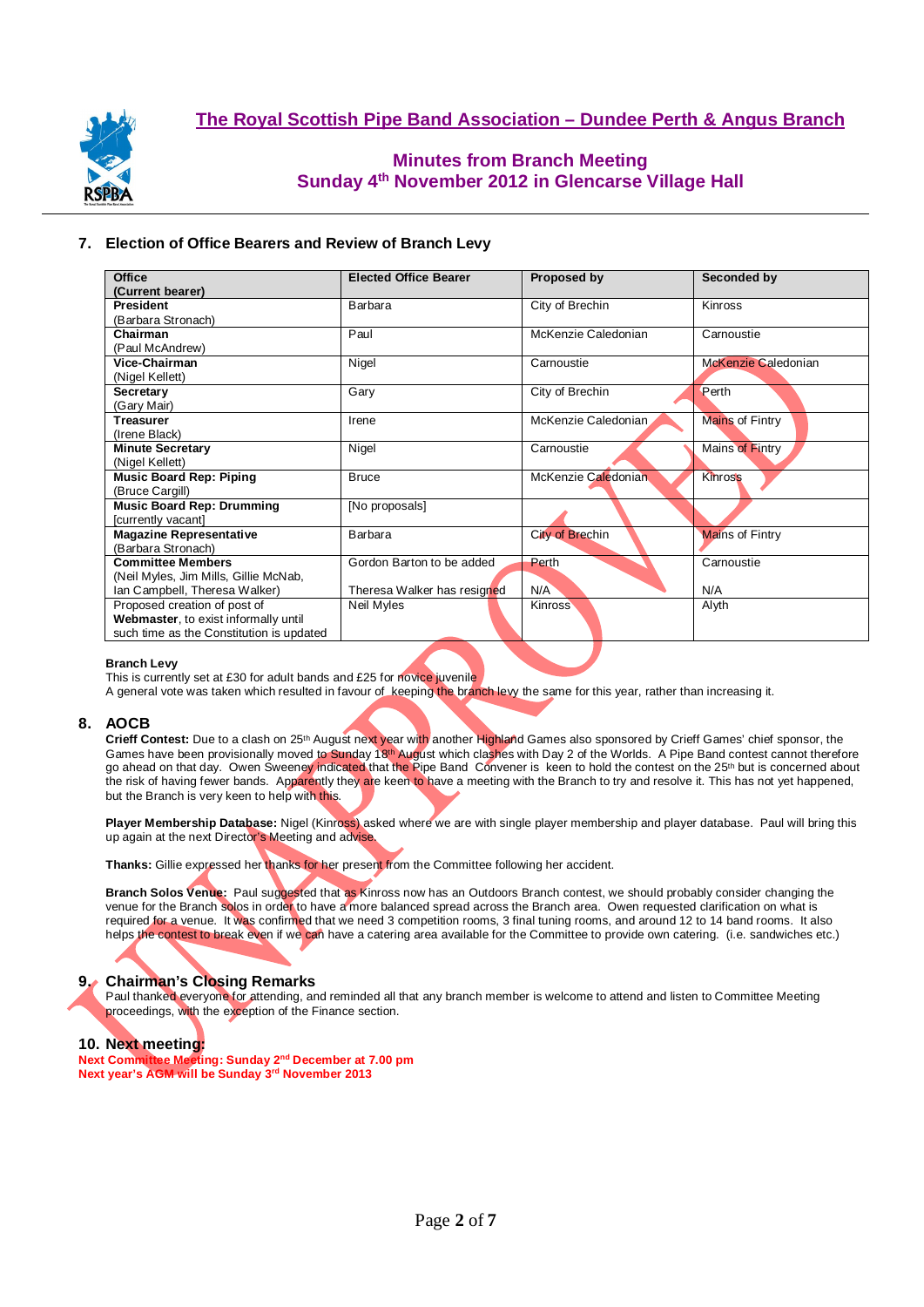

**Minutes from Branch Meeting Sunday 4th November 2012 in Glencarse Village Hall** 

# **APPENDICES TO AGM MINUTES**

| THIS APPENDIX CONTENTS PAGE                       | ۰ | Page 3 |  |
|---------------------------------------------------|---|--------|--|
| <b>CHAIRMAN / DIRECTOR'S REPORT</b>               | ۰ | Page 4 |  |
| <b>SECRETARY'S REPORT</b>                         | ٠ | Page 5 |  |
| <b>MUSIC BOARD PIPING REPRESENTATIVE'S REPORT</b> | ٠ | Page 6 |  |
| <b>FINANCIAL STATEMENT</b>                        | ٠ | Page 7 |  |
| <b>PRESENTATION OF 2 DAY WORLDS FORMAT</b>        | ٠ | Page 8 |  |
| <b>DATES FOR YOUR DIARIES</b>                     | ۰ | Page 9 |  |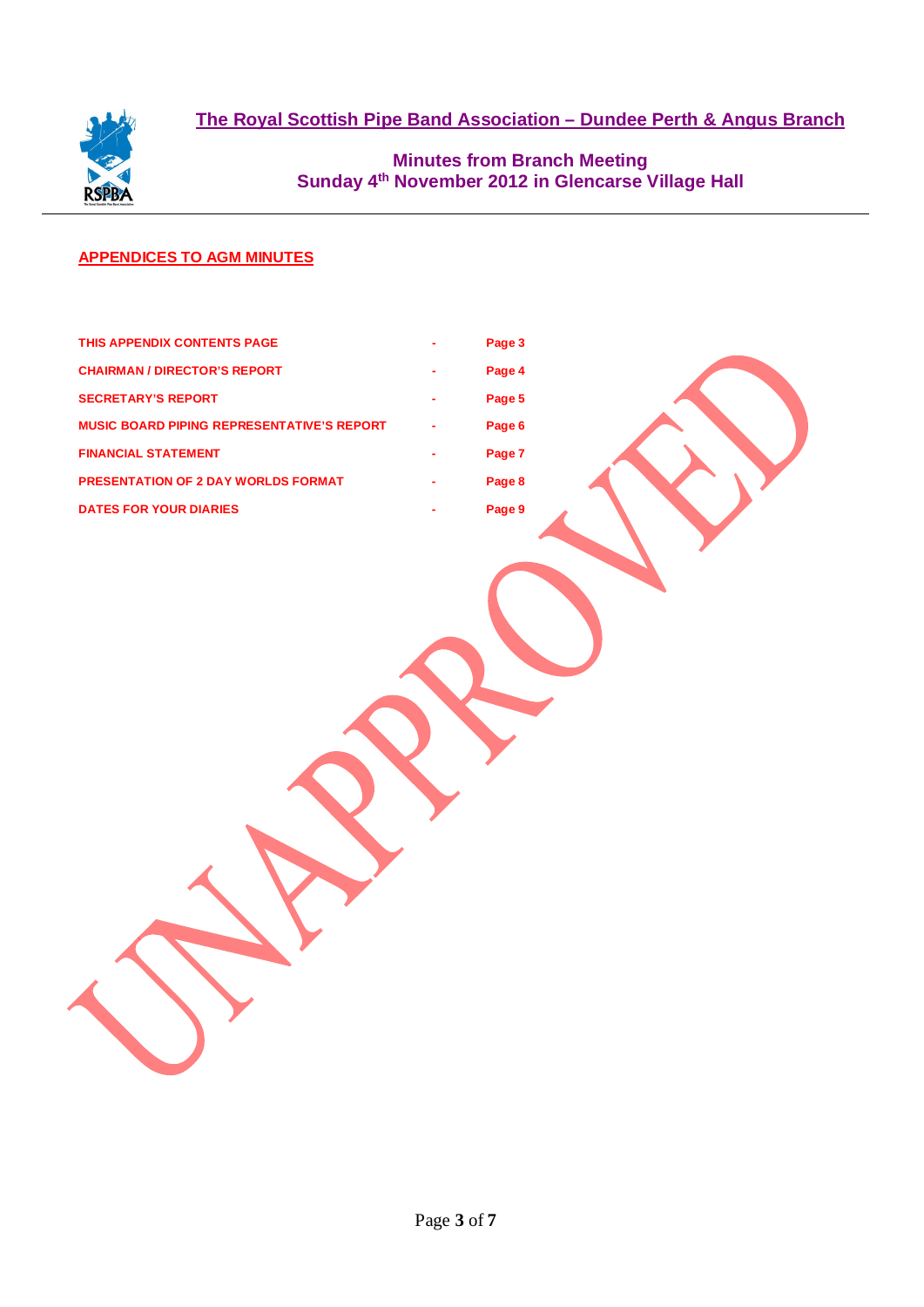

**Minutes from Branch Meeting Sunday 4th November 2012 in Glencarse Village Hall** 

# **CHAIRMAN / DIRECTOR'S REPORT**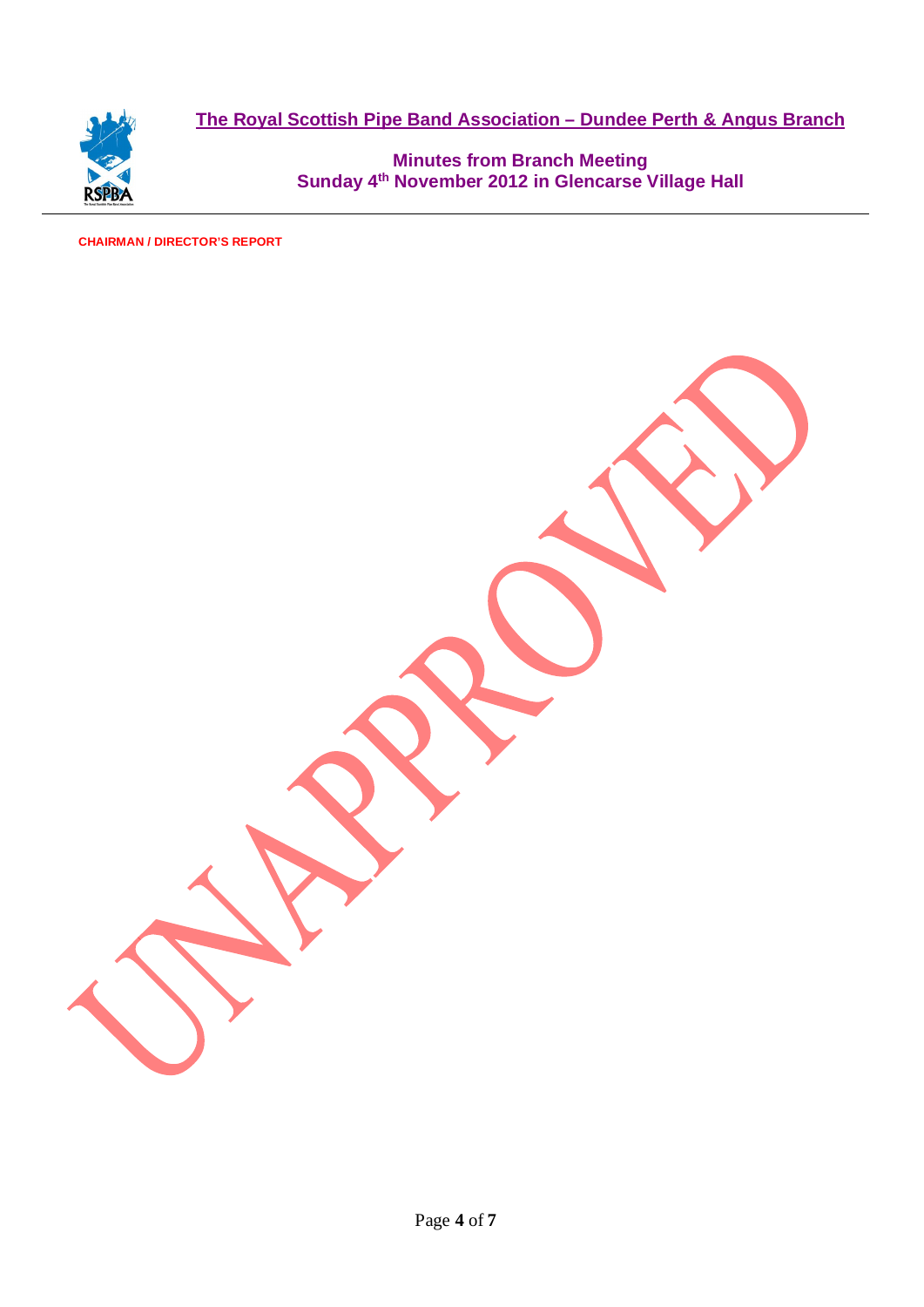

# **Minutes from Branch Meeting Sunday 4th November 2012 in Glencarse Village Hall**

#### **Secretary's Report Branch AGM – Sunday 4th November 2012, Glencarse Village Hall**

Chairman, Committee members, Band Members, can I add my welcome to that of the Chairman and to thank you for taking the time this evening to make it along to our AGM.

The 2011 – 12 competition season seems to have passed by very quickly and once again, Branch bands and Branch band members have had a busy time competing in both major and minor contests at "home" and overseas.

As a Branch we currently have 17 bands -

Grade 4 Alyth, Arbroath, Carnoustie, City of Brechin, Coupar Angus, Crieff High School, Kinross, Mains of Fintry, Perth, Robert Wiseman Dairies Vale of Atholl; (10 bands)

Novice Juvenile 6/8<sup>th</sup> Dundee Boys Brigade, MacKenzie Caledonian NJ;

Grade 3 City of Brechin, Edradour Pitlochry and Blair Atholl, Robert Wiseman Dairies Vale of Atholl; (3 bands)<br>Grade 2 MacKenzie Caledonian: (1 band)

MacKenzie Caledonian; (1 band)

Grade 1 Robert Wiseman Dairies Vale of Atholl (1 band)

Reviewing our Branch area competitions, the year started with Branch Solo Competitions held in Kinross at Loch Leven Community Campus. Competitor numbers were comparable with 2010 (101 entries in 2010, 94 in 2011) although the distribution of entries varied with a drop in numbers in novice piping but slightly greater numbers in tenor drumming. Despite a financial loss on the day, (details will be given in the Treasurer's Report), I think that it's fair to say that the event was still enjoyable and we look forward to this year's Branch Solo Competitions on Saturday 24<sup>th</sup> November, once again at Loch Leven Campus, Kinross. (If anyone has trophies to return, I'll be happy to accept them at the end of this evening's meeting).

In April, we held our Trio Piping and Mini-Bands Event at Forfar Academy. We received some 31 miniband entries – that was down somewhat from the 44 that had entered the previous year. In 2013 we will return once again to Forfar Academy for the mini-bands, the date for your diaries is Saturday  $27<sup>th</sup>$  April.

May saw the inaugural event at Loch Leven Community Campus for a new outdoor pipeband contest. A healthy entry of some 25 bands competed over Grades 2 to 4 plus an "Open" competition. At this point, can I record particular thanks to Nigel Kellett for a huge amount of work undertaken not only to get the project off the ground but also to secure funding and prize money which as we all appreciate, is very scarce to come by. Plans are already underway for next years competition which will be on Saturday 11<sup>th</sup> May.

Crieff Games in August attracted 21 competing bands, which was quite encouraging, knowing that there was also a competition in Edinburgh on the same day. The date for the 2013 Crieff Games Pipeband and Drum Major Competition is still under discussion – a topic that will be covered during this evening AGM.

Away from competitions, the Branch website continues to expand and we are indebted to Neil Myles and Nigel Kellett for their help in maintaining the website. The website carries a wide range of information not only on Branch events but also Branch band activities – for example Mains of Fintry performing in Poland (in November 2011), several Branch bands playing as part of the Queen's visit to Perth in July this year and City of Brechin's fund raising charity day out white water rafting in September – not for the faint-hearted !!

If I can ask that bands try to keep details and information up to date and if there are changes necessary, please let us know as quickly as possible so that the website can be updated.

Another notable success within the Branch was that of Ailis Sutherland from City of Brechin who won the PM Willie Fergusson Competition held as part of Lothian and Borders Branch Solo competitions in February this year. As far as we are aware, this is the first time that a solo competitor from the Branch has won this competition – congratulations to Ailis.

As with all of the bands within the Branch, there is a large draw on funds for hosting competitions, venue costs, trophy repairs etc so any ideas for fund raising that anyone would like to bring along to Branch meetings would be very welcome.

Lastly, whilst we are here to help you, the Branch would not exist without your support. Please take our thanks back to your bands and we wish you every success for the new season. Thank you.

| Provisional diary dates for 2013 are as follows: |                        |
|--------------------------------------------------|------------------------|
| Forfar Mini-Bands                                | $27th$ April           |
| Loch Leven                                       | $11th$ May             |
| British Championships, Bathgate                  | $25th$ May             |
| <b>Strathmore Games</b>                          | $9th$ June             |
| European Championships, Forres                   | $29th$ June            |
| Scottish Championships, Dumbarton                | $27th$ July            |
| Perth Games                                      | $11th$ August          |
| World Championships, Glasgow                     | $17th$ & $18th$ August |
| Cowal Championships                              | $31st$ August          |
|                                                  |                        |

Gary Mair Branch Secretary Dundee, Perth & Angus Branch RSPBA e-mail garymair@ymail.com mobile 0771 7758 778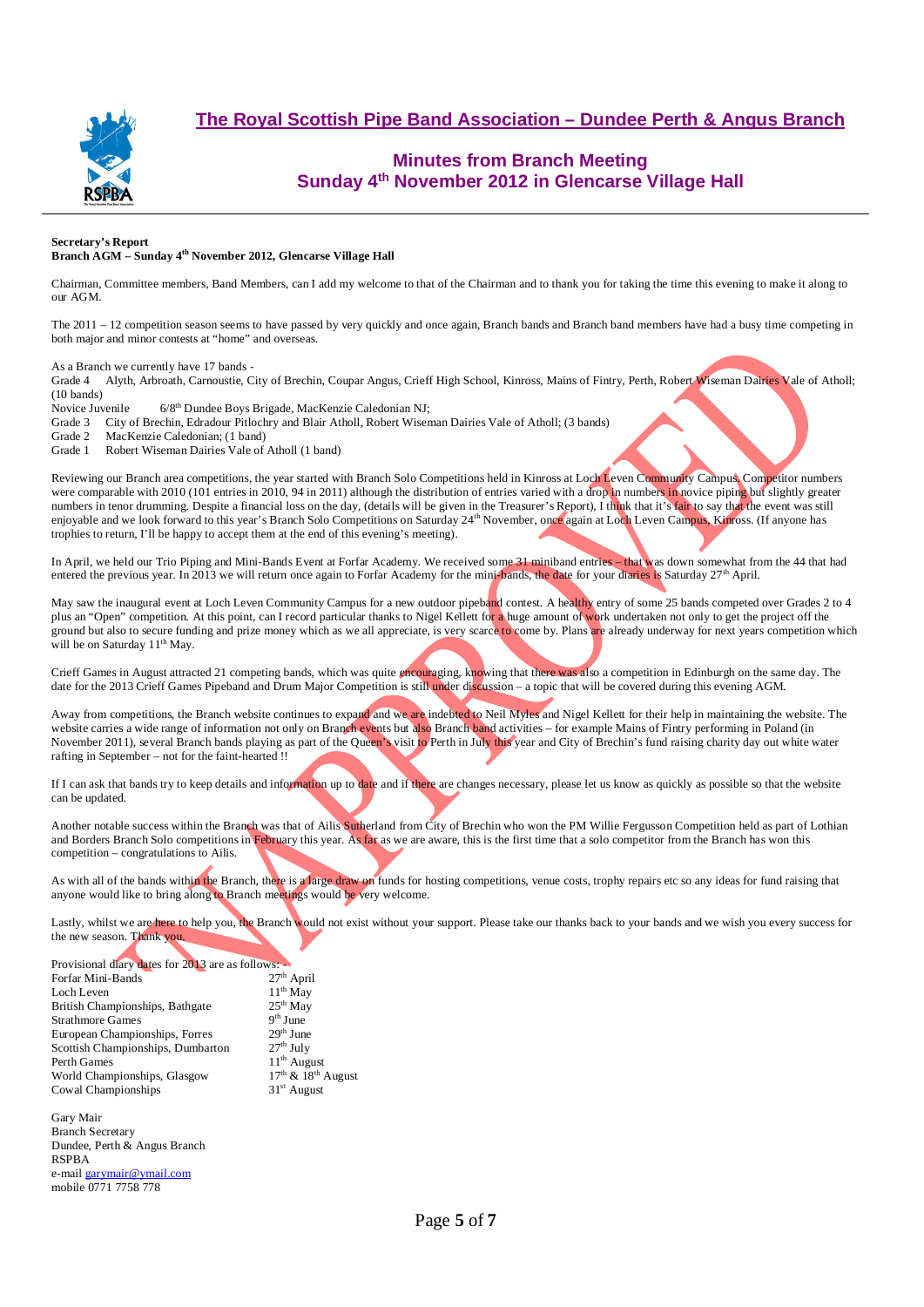

# **Minutes from Branch Meeting Sunday 4th November 2012 in Glencarse Village Hall**

#### **Dundee Perth and Angus Music board Rep report 01/11/2012**

The music board held 4 meetings over the last year, September, November, January & April Main business at each meeting is summarized below.

#### **September**

Main item was Band Grading's and 1<sup>st</sup> look at possible set up of the 2 day world championships.

#### **November**

1<sup>st</sup> priority of the day dealing with any appeals from the previous meeting grading decisions.

 $2<sup>nd</sup>$  Further discussions on the 2 day worlds, It was announced that the promoter and the BBC both preferred Saturday, Sunday contest.

#### **January**

Music board was visited by the chairman to present has vision of the 2 day worlds after a lot of discussion it was agreed that all grade 1 bands would play in 2 heats on the Saturday and the top 6 from each heat would go through to the final on Sunday.

It was also agreed that each grade 1 band could play the MSR and Medley of their choice on the Saturday, on the Sunday would play their second MSR and second Medley on the Sunday.

All grade 2 and grade 3 bands would play either MSR or Medley in the qualifiers and and the alternate in the finals. **April**

Drum Majors have issues that have been passed to the Board of directors which were never sent to the music board to be addressed, to this end the Drum

Majors have been invited to join the education group to work towards the education of Drum Majors through workshops etc. 2 day worlds format agreed including number of adjudicators & non reintroduction of MAP adjudication as there needs to be education of the adjudicators and further workshops with the grade 4 & N/J bands.

At the board of directors meeting on the 29<sup>th</sup> of April the chairman rail roaded through a change to the world format adjudication in that at the suggestion of APMB members he has introduced a trail of the MAP adjudication and heats system, this was not agreed by the music board. As competition format is the remit of the music board why was this proposal forced through at the April board of directors meeting?

And on a personal note why would we trial this at the biggest contest run by the RSPBA?

It would appear that this was forced through due to issues with a lack of adjudicators, if this is the case than the board of directors is failing in its duty of care to the membership by not ensuring that enough training is being carried out to ensure an adequate supply of judges for the future?